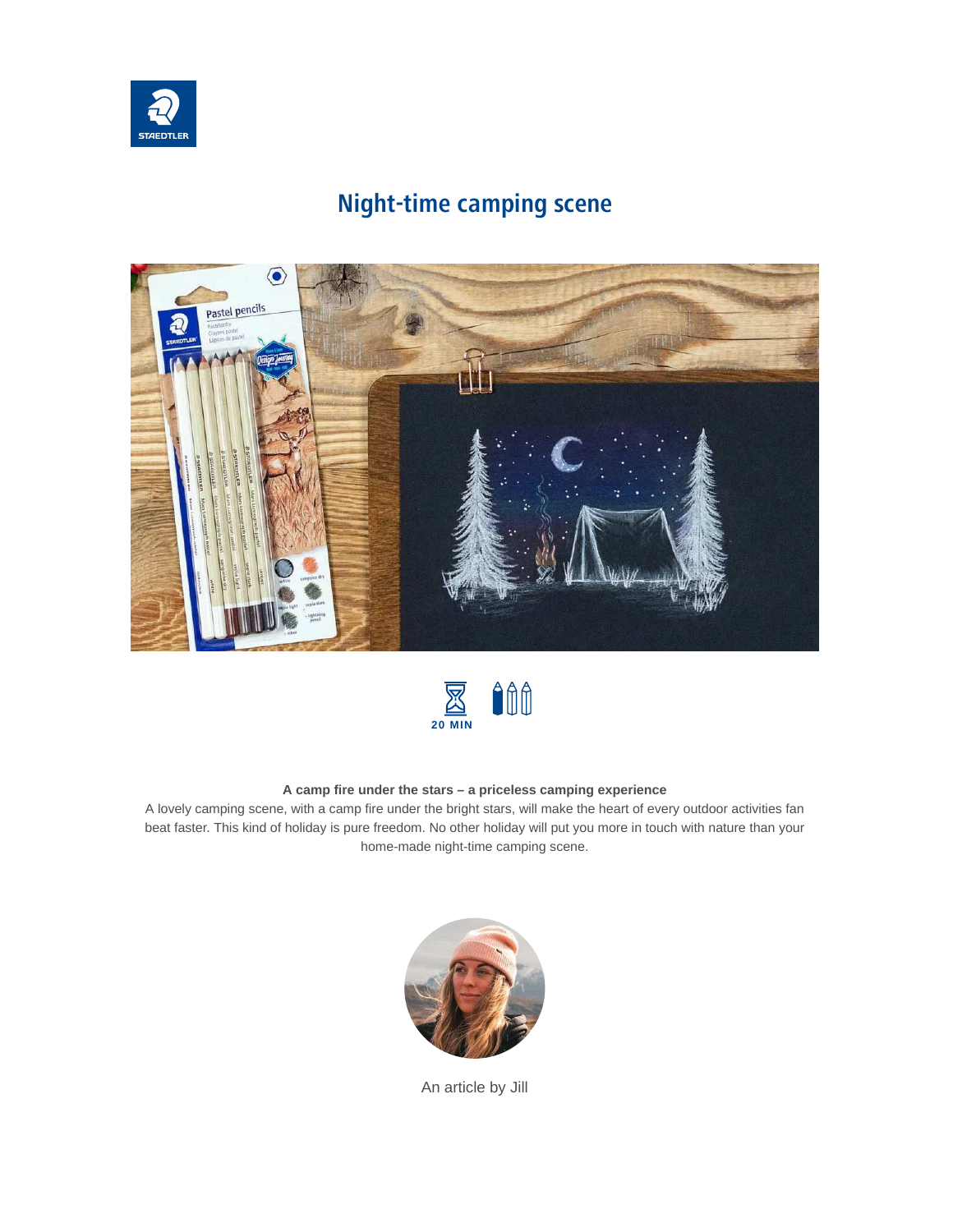## **Step-by-step tutorial**





Sketch in the outline of your tent in a white super soft coloured pencil on black sugar paper. Draw in two long vertical lines on the left and the right borders of your design. These will later become trees. Sketch in the camp fire to the left of the tent.



Shade in the background of the sky in different colours using super soft coloured pencils. Work from dark blue to purple to red to create a lovely colour gradient.







Now go over the sky with a blending stump to create soft transitions between the colours. Draw in the flames of the camp fire with a super soft coloured pencil in red.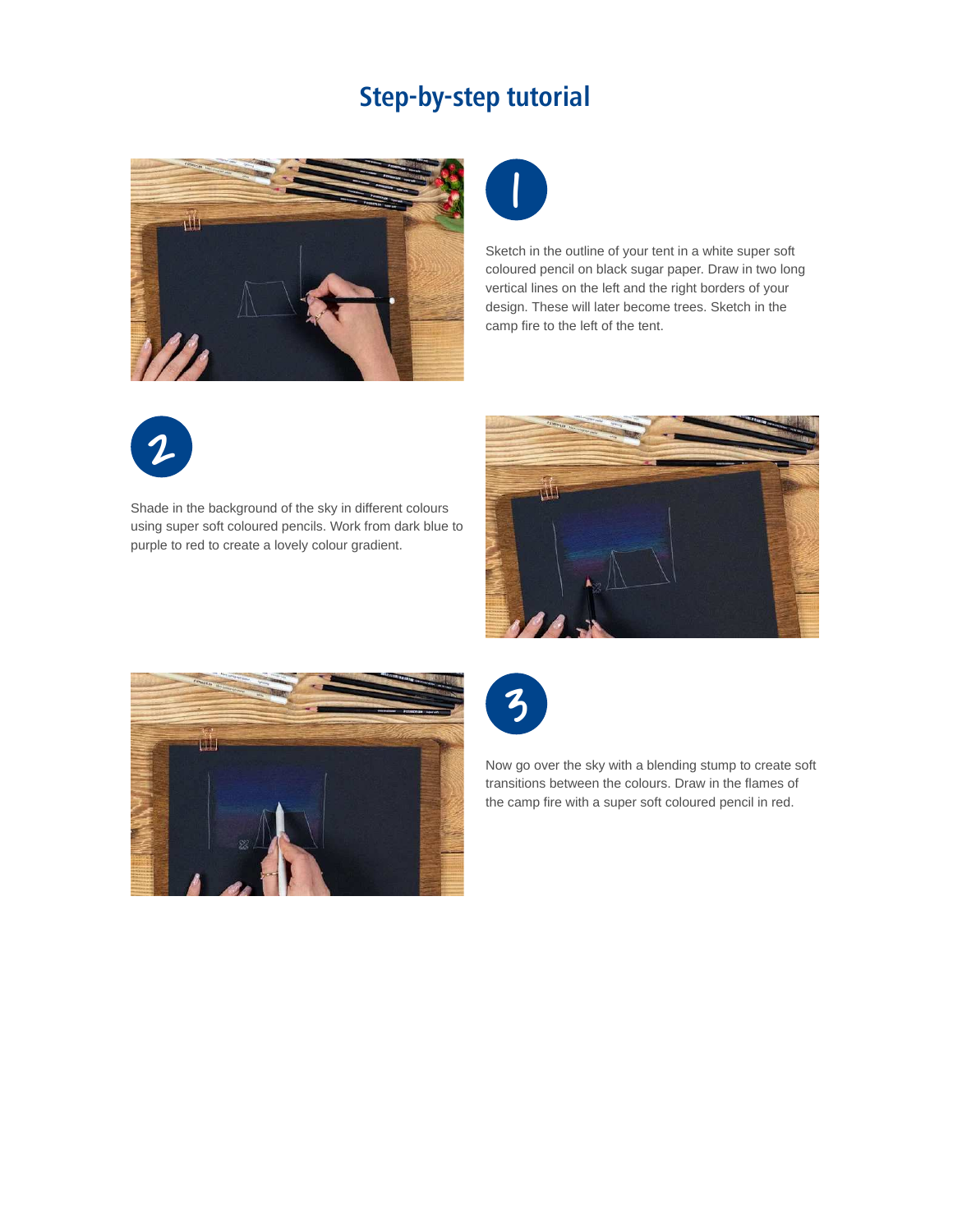

Now turn the sketched lines on either side of the tent into two pine trees by drawing in the branches of the trees in white pastel pencil. Then draw a moon over the scene and add fine clouds of smoke over the fire.







To create more depth, use a white pastel pencil to insert subtle shadows on the top and bottom of the tent. Draw in bolder strokes at the two top corners, pointing down to the middle of the tent, to create folds that make the tent look more realistic.



Now use different metallic markers to give your camping scene a bit of pizzazz. Put little dots in the night sky using the silver marker to create stars shining in the moonlight. The red metallic marker is perfect for making the fire blaze even more brightly.







Last but not least, go over the areas that you particularly want to highlight with a white pastel pencil and carefully shade in a half circle on the ground. Then draw little tufts of grass on the ground to complete your lovely camping scene. Use the blending stump to create soft transitions between the colours.